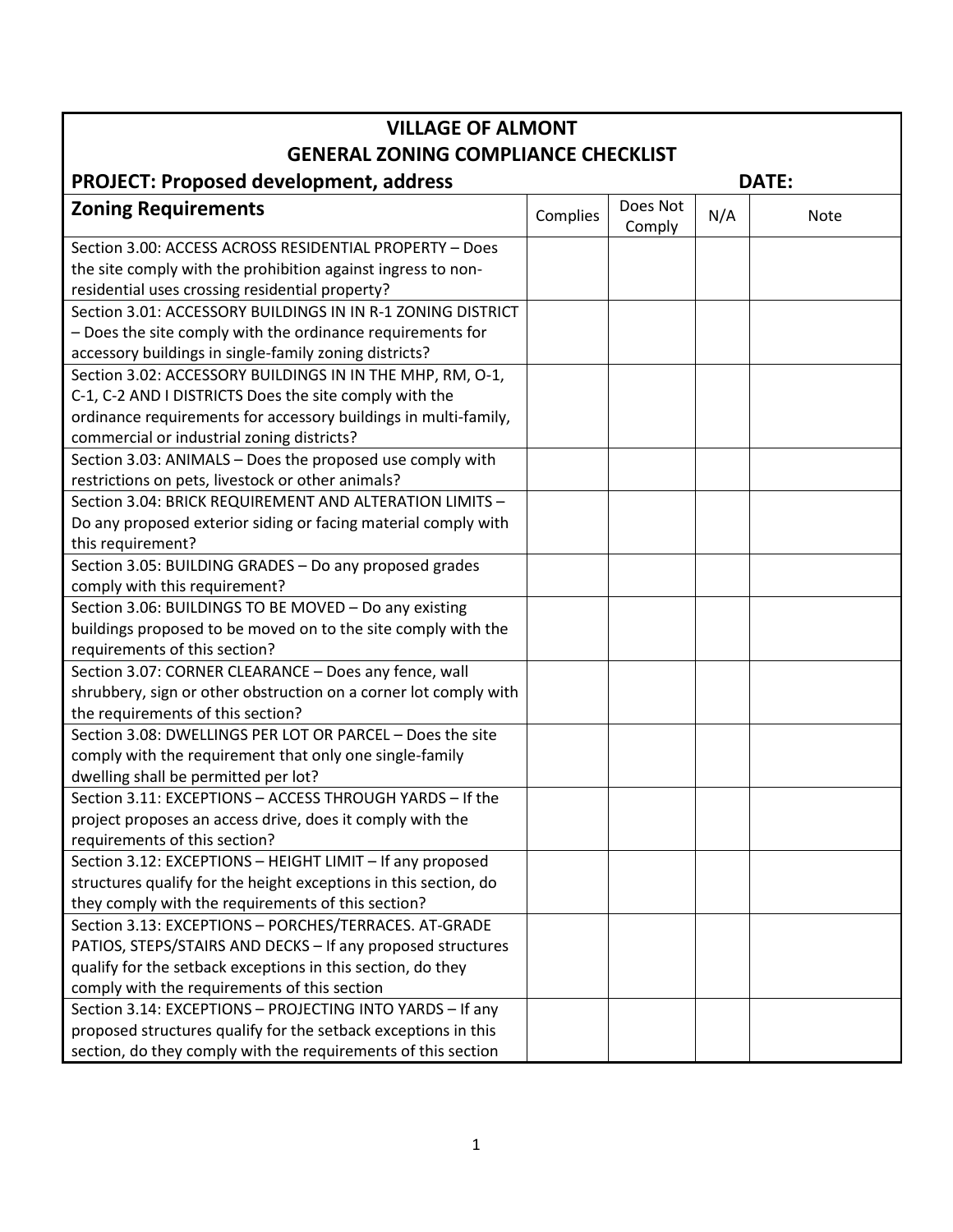| <b>VILLAGE OF ALMONT</b>                                                                                                  |          |                    |     |             |  |  |  |
|---------------------------------------------------------------------------------------------------------------------------|----------|--------------------|-----|-------------|--|--|--|
| <b>GENERAL ZONING COMPLIANCE CHECKLIST</b>                                                                                |          |                    |     |             |  |  |  |
| <b>PROJECT: Proposed development, address</b><br>DATE:                                                                    |          |                    |     |             |  |  |  |
| <b>Zoning Requirements</b>                                                                                                | Complies | Does Not<br>Comply | N/A | <b>Note</b> |  |  |  |
| Section 3.16: EXCEPTIONS - FRONT YARD SETBACK - If any                                                                    |          |                    |     |             |  |  |  |
| proposed structures in a residential district qualify for the                                                             |          |                    |     |             |  |  |  |
| setback exceptions in this section, do they comply with the                                                               |          |                    |     |             |  |  |  |
| requirements of this section?                                                                                             |          |                    |     |             |  |  |  |
| Section 3.17: EXCEPTIONS - SIDE YARD SETBACK - If any                                                                     |          |                    |     |             |  |  |  |
| proposed structures in a legal nonconforming lot qualify for the                                                          |          |                    |     |             |  |  |  |
| setback exceptions in this section, do they comply with the<br>requirements of this section?                              |          |                    |     |             |  |  |  |
| Section 3.18: FENCES, WALLS, HEDGES AND PROTECTIVE                                                                        |          |                    |     |             |  |  |  |
| BARRIERS- Do any proposed fences, walls or other protective                                                               |          |                    |     |             |  |  |  |
| barriers comply with the requirements of this section?                                                                    |          |                    |     |             |  |  |  |
| Section 3.19: FRONTAGE - Does any proposed dwelling or                                                                    |          |                    |     |             |  |  |  |
| principal building front on an improved public or existing private                                                        |          |                    |     |             |  |  |  |
| street?                                                                                                                   |          |                    |     |             |  |  |  |
| Section 3.22: NON-RESIDENTIAL DRIVEWAYS - Do any non-                                                                     |          |                    |     |             |  |  |  |
| residential driveways, entrances or exits comply with these                                                               |          |                    |     |             |  |  |  |
| requirements?                                                                                                             |          |                    |     |             |  |  |  |
| Section 3.23: OUTDOOR STORAGE- Does any proposed outdoor                                                                  |          |                    |     |             |  |  |  |
| storage comply with these requirements?                                                                                   |          |                    |     |             |  |  |  |
| Section 3.24: PROHIBITED OCCUPANCY - Do any proposed                                                                      |          |                    |     |             |  |  |  |
| dwelling or mixed residential/nonresidential use of a building                                                            |          |                    |     |             |  |  |  |
| comply with these requirements?                                                                                           |          |                    |     |             |  |  |  |
| Section 3.25: PERFORMANCE STANDARDS - Are any proposed                                                                    |          |                    |     |             |  |  |  |
| uses expected to have difficulty complying with the standards in                                                          |          |                    |     |             |  |  |  |
| this section?                                                                                                             |          |                    |     |             |  |  |  |
| Section 3.28: YARD USE - Does the front yard of any dwelling                                                              |          |                    |     |             |  |  |  |
| comply with these requirements?                                                                                           |          |                    |     |             |  |  |  |
| Section 3.29: ZERO LOT LINE - On lots where the zoning<br>ordinance does not otherwise require side or rear setbacks does |          |                    |     |             |  |  |  |
| the structure setback comply with the requirements of this                                                                |          |                    |     |             |  |  |  |
| section?                                                                                                                  |          |                    |     |             |  |  |  |
| Section 3.30: SIDEWALK REQUIREMENT - On lots whose                                                                        |          |                    |     |             |  |  |  |
| sidewalk requirements are not waived by the Planning                                                                      |          |                    |     |             |  |  |  |
| Commission, do all proposed sidewalks along street right-of-                                                              |          |                    |     |             |  |  |  |
| ways meet the required width?                                                                                             |          |                    |     |             |  |  |  |
| Section 4.01: LANDSCAPING AND SCREENING REQUIREMENTS -                                                                    |          |                    |     |             |  |  |  |
| Do any proposed landscaping / screening comply with the                                                                   |          |                    |     |             |  |  |  |
| requirements of this section?                                                                                             |          |                    |     |             |  |  |  |
| 1. Walls                                                                                                                  |          |                    |     |             |  |  |  |
| 2. Greenbelts                                                                                                             |          |                    |     |             |  |  |  |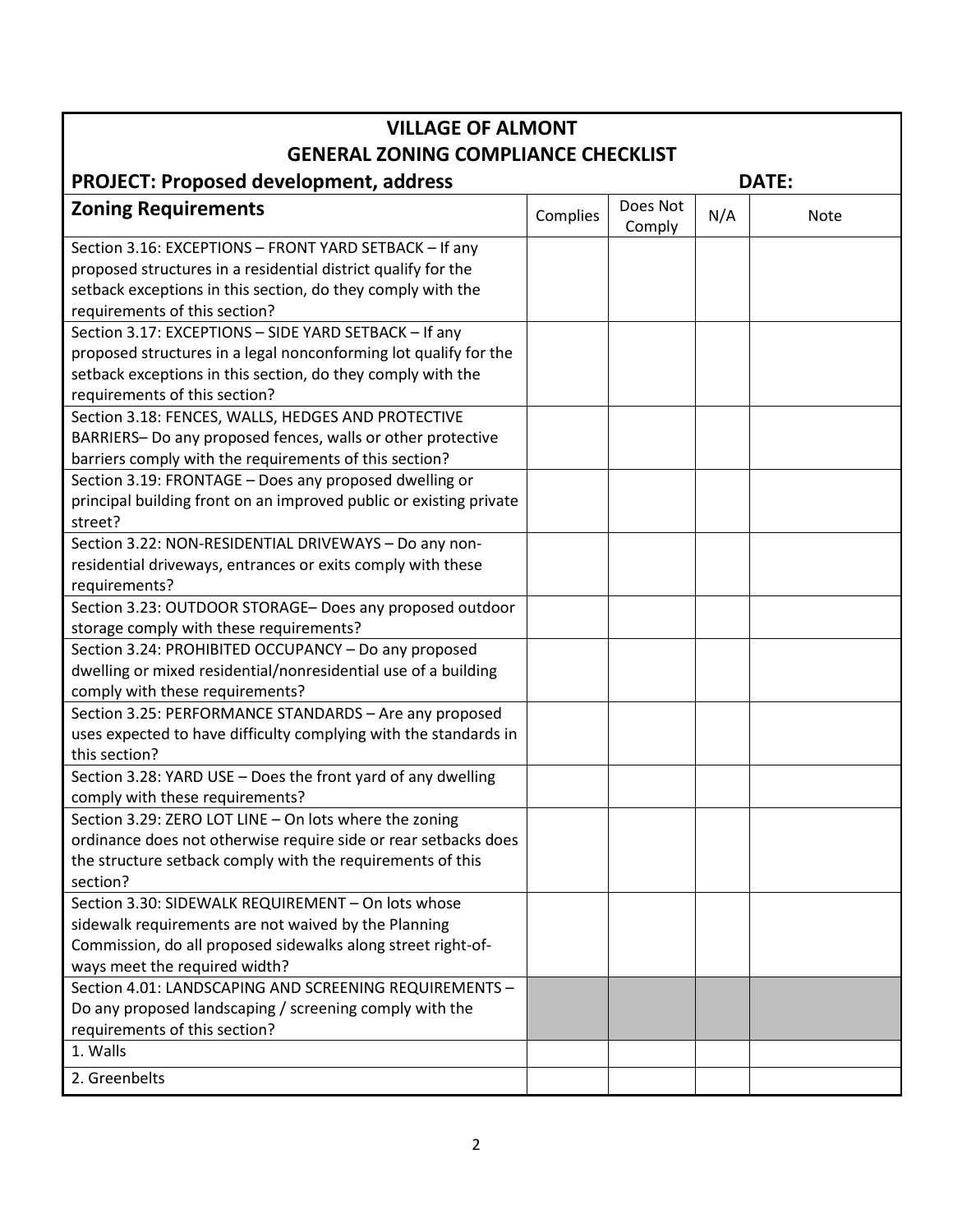| <b>VILLAGE OF ALMONT</b>                                       |                                |  |  |  |  |  |  |  |
|----------------------------------------------------------------|--------------------------------|--|--|--|--|--|--|--|
| <b>GENERAL ZONING COMPLIANCE CHECKLIST</b>                     |                                |  |  |  |  |  |  |  |
| <b>PROJECT: Proposed development, address</b><br><b>DATE:</b>  |                                |  |  |  |  |  |  |  |
| <b>Zoning Requirements</b>                                     | Does Not<br>Complies<br>Comply |  |  |  |  |  |  |  |
| 3. Berms                                                       |                                |  |  |  |  |  |  |  |
| 4. Fencing                                                     |                                |  |  |  |  |  |  |  |
| 5. General Requirements                                        |                                |  |  |  |  |  |  |  |
| 6. Design Objectives                                           |                                |  |  |  |  |  |  |  |
| 7. Plants and Materials                                        |                                |  |  |  |  |  |  |  |
| 8. Prohibited plants are not used                              |                                |  |  |  |  |  |  |  |
| 9. Existing wooded areas preserved                             |                                |  |  |  |  |  |  |  |
| Section 4.02: PARKING LOT LANDSCAPING REQUIREMENTS -           |                                |  |  |  |  |  |  |  |
| Does any proposed parking lot landscaping comply with the      |                                |  |  |  |  |  |  |  |
| requirements of this section? (1 tree/6 spaces)                |                                |  |  |  |  |  |  |  |
| Section 4.03: GREEN BELTS REQUIRED ALONG THE PUBLIC            |                                |  |  |  |  |  |  |  |
| RIGHT OF WAY - Does any proposed landscaping along the         |                                |  |  |  |  |  |  |  |
| public right-of-way comply with the requirements of this       |                                |  |  |  |  |  |  |  |
| section?                                                       |                                |  |  |  |  |  |  |  |
| Section 4.04: LOCATION AND SCREENING OF TRASH                  |                                |  |  |  |  |  |  |  |
| RECEPTACLES - Do all proposed trash receptacles location and   |                                |  |  |  |  |  |  |  |
| screening comply with the requirements of this section?        |                                |  |  |  |  |  |  |  |
| Section 4.05: EXTERIOR LIGHTING REQUIREMENTS - Is all          |                                |  |  |  |  |  |  |  |
| proposed exterior lighting in compliance with the requirements |                                |  |  |  |  |  |  |  |
| of this section?                                               |                                |  |  |  |  |  |  |  |
| Section 4.06: SCREENING OF ROOF-MOUNTED APPLIANCES -           |                                |  |  |  |  |  |  |  |
| Are all roof mounted appliances in non-residential zoning      |                                |  |  |  |  |  |  |  |
| districts screened in compliance with the requirements of this |                                |  |  |  |  |  |  |  |
| section?                                                       |                                |  |  |  |  |  |  |  |
| Section 4.07: NATURAL FEATURES SETBACK - If wetlands,          |                                |  |  |  |  |  |  |  |
| floodplains, or watercourses are present on the property, do   |                                |  |  |  |  |  |  |  |
| the proposed structures comply with the setback required in    |                                |  |  |  |  |  |  |  |
| this section?                                                  |                                |  |  |  |  |  |  |  |
| Section 9.09 (s): AVERAGE LOT SIZE - If the development        |                                |  |  |  |  |  |  |  |
| proposes creation of lots, do they comply with the average lot |                                |  |  |  |  |  |  |  |
| size limitation?                                               |                                |  |  |  |  |  |  |  |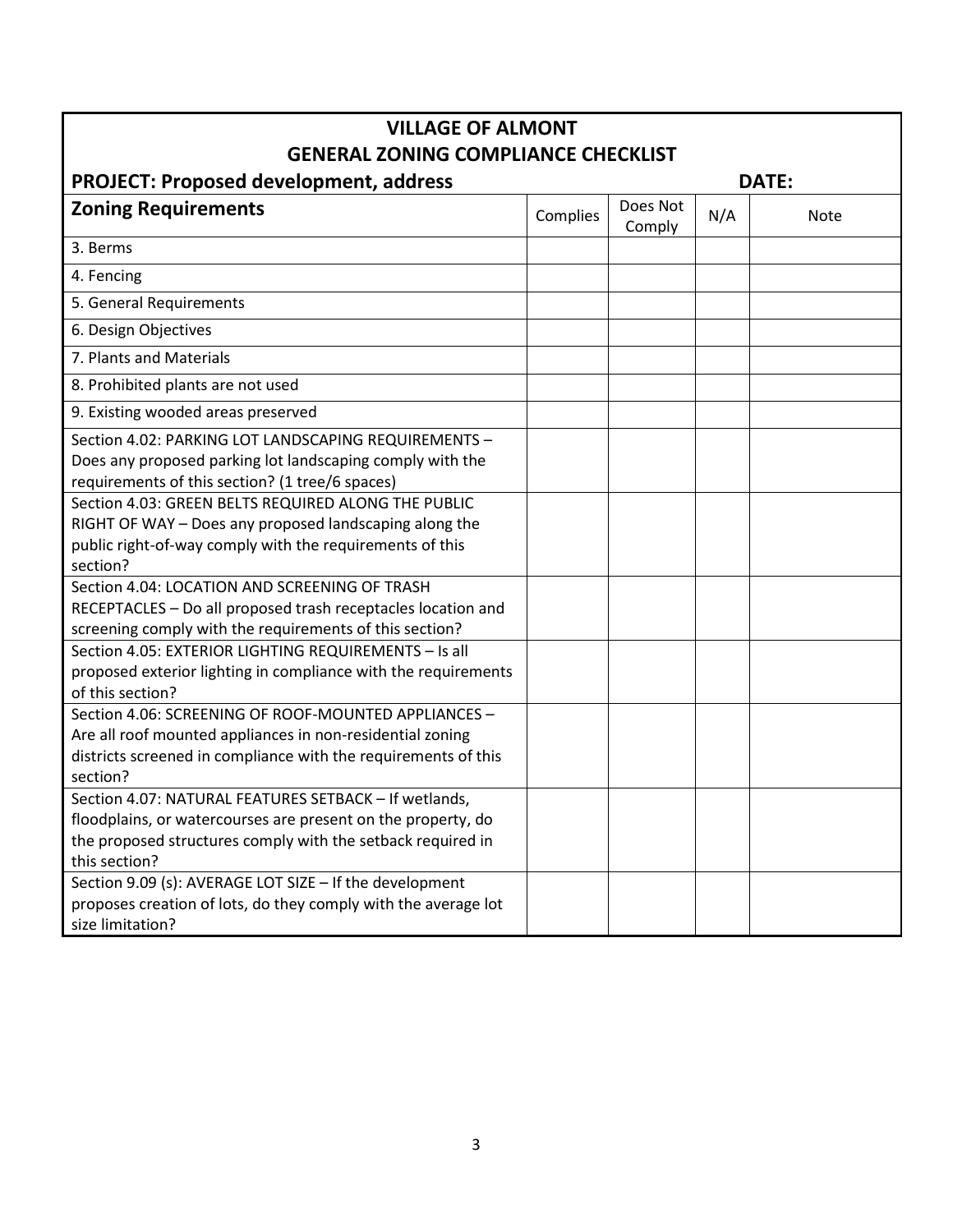| <b>Article 5 Signs</b>                                             | Complies | Does Not<br>Comply | N/A | Note |
|--------------------------------------------------------------------|----------|--------------------|-----|------|
| 5. General Provisions – Do proposed signs comply with the          |          |                    |     |      |
| standards in this section?                                         |          |                    |     |      |
| Table-(g) Prohibited Signs - Do signs comply with the provisions   |          |                    |     |      |
| of this section?                                                   |          |                    |     |      |
| Table- $(g)$ Exempt Signs – Do signs comply with the provisions of |          |                    |     |      |
| this section?                                                      |          |                    |     |      |

| <b>Tables of Signs Permitted by Zoning District</b> |             |          |  |  |  |  |  |
|-----------------------------------------------------|-------------|----------|--|--|--|--|--|
| <b>Standard</b>                                     | Requirement | Proposed |  |  |  |  |  |
| Maximum number of free standing signs               |             |          |  |  |  |  |  |
| Maximum size of free standing sign #1               |             |          |  |  |  |  |  |
| Maximum height to width of free standing sign #1    |             |          |  |  |  |  |  |
| Maximum size of free standing sign #2               |             |          |  |  |  |  |  |
| Maximum height to width of free standing sign #2    |             |          |  |  |  |  |  |
| Maximum number of wall signs                        |             |          |  |  |  |  |  |
| Maximum size of wall sign #1                        |             |          |  |  |  |  |  |
| Maximum size of wall sign #2                        |             |          |  |  |  |  |  |
| Maximum size of wall sign #3                        |             |          |  |  |  |  |  |

| <b>Article 6 Off-Street Parking and Loading</b>             | Complies | Does Not | N/A | Note |
|-------------------------------------------------------------|----------|----------|-----|------|
| <b>Requirements</b>                                         |          | Comply   |     |      |
| Section 6.01: GENERAL PARKING REQUIREMENTS - Does any       |          |          |     |      |
| proposed off-street parking comply with these requirements? |          |          |     |      |
| Section 6.02: OFF STREET PARKING SPACE LAYOUT STANDARDS,    |          |          |     |      |
| CONSTRUCTION AND MAINTENANCE - Does any proposed off-       |          |          |     |      |
| street parking comply with these requirements?              |          |          |     |      |
| Section 6.03: OFF-STREET LOADING AND UNLOADING - Does       |          |          |     |      |
| any proposed off-street loading and unloading areas comply  |          |          |     |      |
| with these requirements?                                    |          |          |     |      |

| Parking Space Requirements Per Section 9.08 TABLE OF DEFINITIONS/PARKING/DESIGN STANDARDS |                     |                        |  |  |  |  |
|-------------------------------------------------------------------------------------------|---------------------|------------------------|--|--|--|--|
| Use per Section 6.02 (includes accessory uses)                                            | Parking Requirement | <b>Proposed Spaces</b> |  |  |  |  |
| Proposed Use:                                                                             |                     |                        |  |  |  |  |
| Other uses or notes:                                                                      |                     |                        |  |  |  |  |
| <b>TOTAL</b>                                                                              |                     |                        |  |  |  |  |
|                                                                                           |                     |                        |  |  |  |  |

| Use:      |                  |                                                             | <b>Zoning District:</b> |
|-----------|------------------|-------------------------------------------------------------|-------------------------|
| Permitted | Permitted as     | Requires Determination by Planning Commission as similar to |                         |
| By Right  | Special Land Use | use permitted as Special Land Use                           |                         |